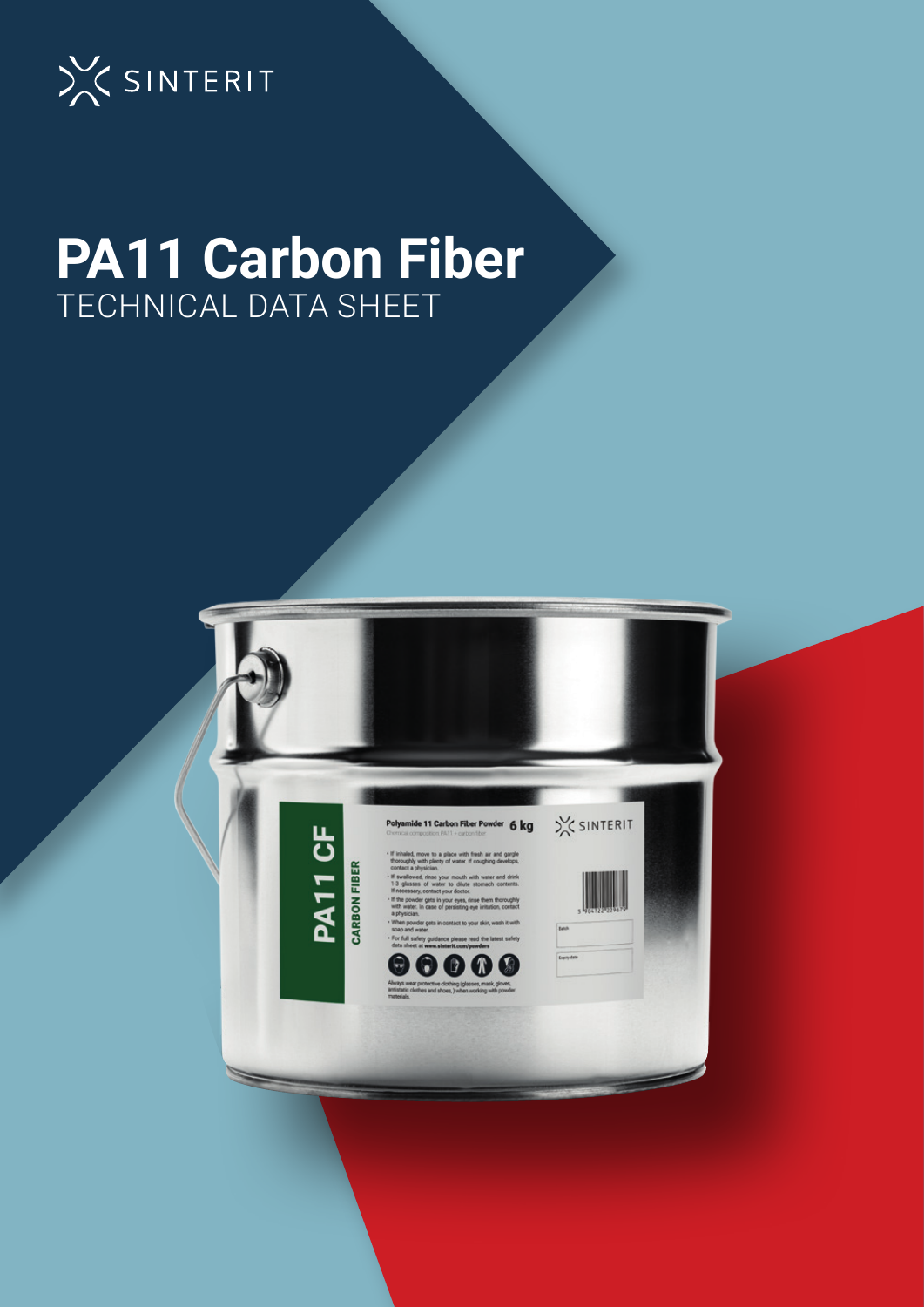### **General description**

PA 11 Carbon Fiber is a bio-derived (castor oil) powder composite material based on Polyamide 11 enhanced with Carbon Fiber for better performance and rigidity. It features a high strength-to-weight ratio and high thermal properties. Its well-balanced profile of mechanical and thermal properties while maintaining good impact strength makes it one of the strongest and most versatile materials available on the powder market dedicated to SLS printing technology.

### **Features:**

- Best tensile and flexural strength
- Best thermal resistance
- Good impact resistance
- High stiffness
- Good elongation at break
- Good surface quality
- Good chemical resistance

### **Applications:**

- Automotive (high performance parts,
- metal replacement parts)
- Universities/labs (mechanical, composites)
- Extreme applications (motorsports, lightweight structures, temperature)
- Maintenance and Repair
- Medical prosthesis
- Aerospace models

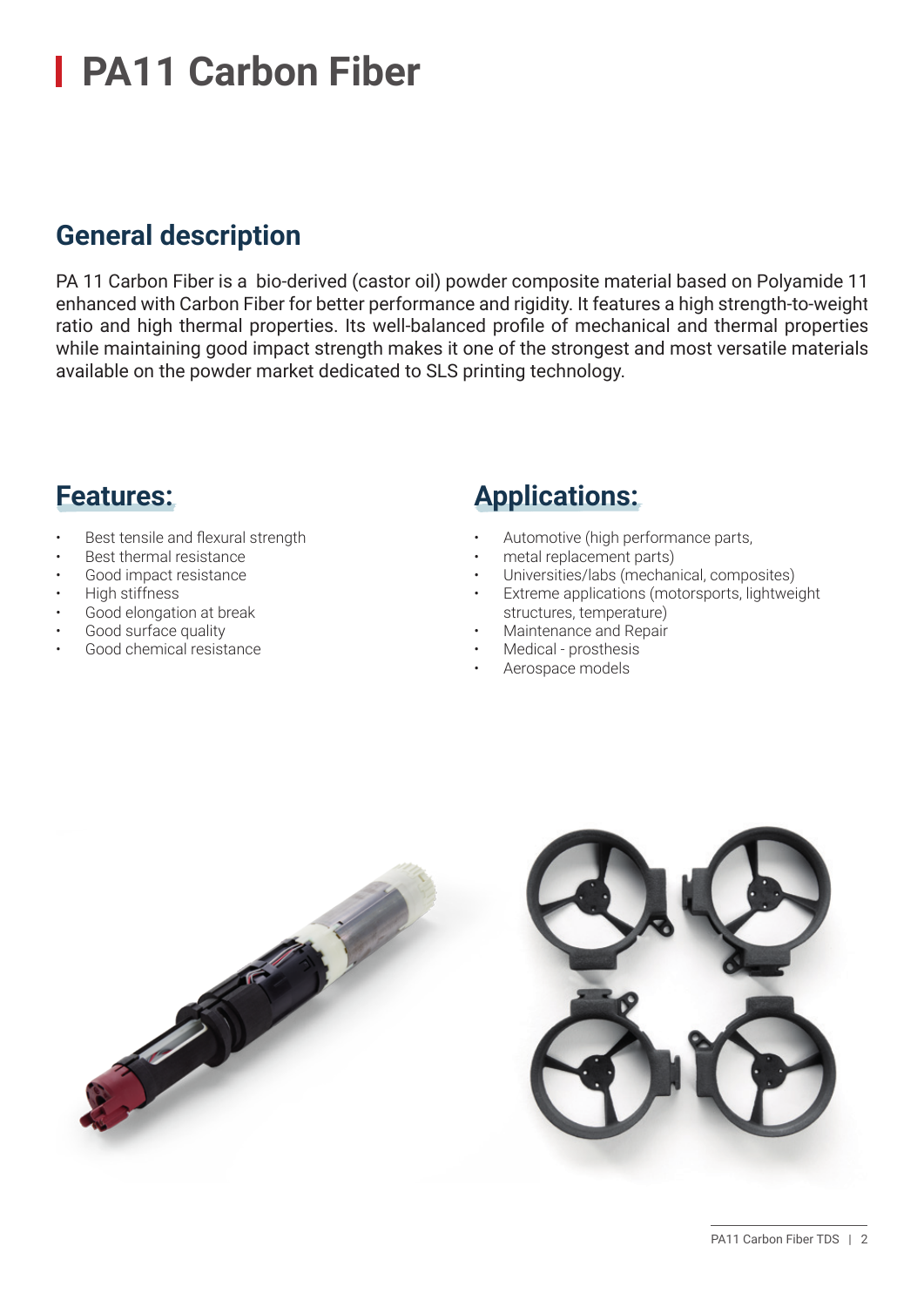

# **Comparison to high-performance materials**





### **Comparison to metals**





#### **Tensile strenght [Mpa]**

**Heat Deflection Temperature at 1.8 Mpa [°C]**





PA11 Carbon Fiber TDS | 3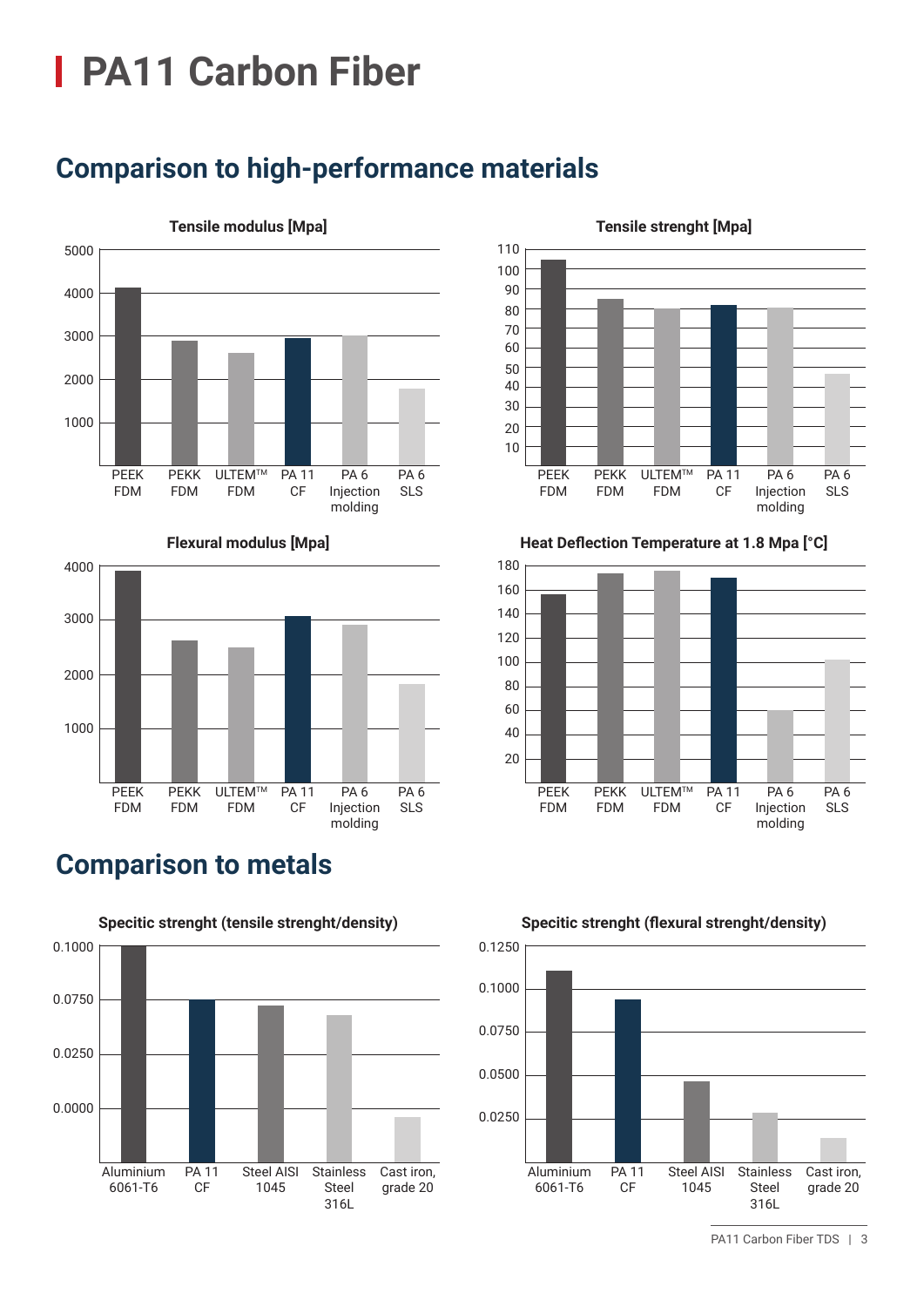### **General properties Test Method**

| Dedicated for                                  | Lisa PRO <sup>1</sup> |                   |                                                 |
|------------------------------------------------|-----------------------|-------------------|-------------------------------------------------|
| Nitrogen needed                                | Yes                   |                   |                                                 |
| Colour                                         | black                 |                   | internal                                        |
| Granulation                                    | $\overline{\cdot}$    | μm                | Laser diffraction                               |
| Average granulation                            | $\overline{?}$        | μm                | Laser diffraction                               |
| Refresh ratio <sup>2</sup>                     | 40                    | $\%$              | internal                                        |
| <b>Bulk density</b>                            | 540                   | kg/m <sup>3</sup> | PN-EN ISO 60:2010                               |
| Printout density                               | 1.09                  | g/cm <sup>3</sup> | PN-EN ISO 845:2010                              |
| Printout water absorption                      | 0.86                  | %                 | PN-EN ISO 62:2008                               |
|                                                |                       |                   |                                                 |
| <b>Thermal properties</b>                      |                       |                   | <b>Test Method</b>                              |
| Melting temperature                            | 197                   | $^{\circ}$ C      | <b>PN-EN ISO 11357</b>                          |
| Heat Deflection Temperature A<br>at 1.8 MPa    | 170                   | $^{\circ}$ C      | PN-EN ISO 75-2:2013-06<br>/ PN-EN ISO 75-2:1998 |
| Heat Deflection Temperature B<br>at 0.45 MPa   | 191                   | $^{\circ}$ C      | PN-EN ISO 75-2:2013-06<br>/ PN-EN ISO 75-2:1998 |
| <b>Mechanical properties</b>                   |                       |                   | <b>Test Method</b>                              |
| Flexural Strength (X direction)                | 100                   | MPa               | PN-EN ISO 178:2019                              |
| Flexural Modulus (X direction)                 | 3050                  | MPa               | PN-EN ISO 178:2019                              |
| Flexural Strength (Z direction)                | 66.1                  | MPa               | PN-EN ISO 178:2019                              |
| Flexural Modulus (Z direction)                 | 1420                  | MPa               | PN-EN ISO 178:2019                              |
| Tensile Strength (X direction)                 | 81                    | <b>MPa</b>        | PN-EN ISO 527-1:2012                            |
| Tensile modulus (X direction)                  | 2950                  | MPa               | PN-EN ISO 527-1:2012                            |
| Elongation at Break (X direction)              | 24.5                  | $\%$              | PN-EN ISO 527-1:2012                            |
| Tensile Strength (Z direction)                 | 47.3                  | MPa               | PN-EN ISO 527-1:2012                            |
| Tensile modulus (Z direction)                  | 1490                  | MPa               | PN-EN ISO 527-1:2012                            |
| Elongation at Break (Z direction)              | 17.9                  | $\%$              | PN-EN ISO 527-1:2012                            |
| Impact strength (Charpy - unnotched)           | 113.65                | kJ/m <sup>2</sup> | PN-EN ISO 179-1:2010                            |
| Shore Hardeness in scale                       | D81                   |                   | PN-EN ISO 868:2005                              |
| Storage Modulus (X direction) @23 °C 3         | 4575                  | MPa               | PN-EN ISO 6721                                  |
| Loss modulus (X direction) @23 °C <sup>3</sup> | 172                   | <b>MPa</b>        | PN-EN ISO 6721                                  |
| Storage Modulus (Z direction) @23 °C 3         | 3418                  | <b>MPa</b>        | PN-EN ISO 6721                                  |
| Loss modulus (Z direction) @23 °C 3            | 105                   | MPa               | PN-EN ISO 6721                                  |

1. Can be used only with Sinterit Studio Advanced.<br>2. Refresh ratio is the amount of refreshing powder that is required to be mixed after the printing with unsintered material.<br>3. Based on Dynamic mechanical analysis with